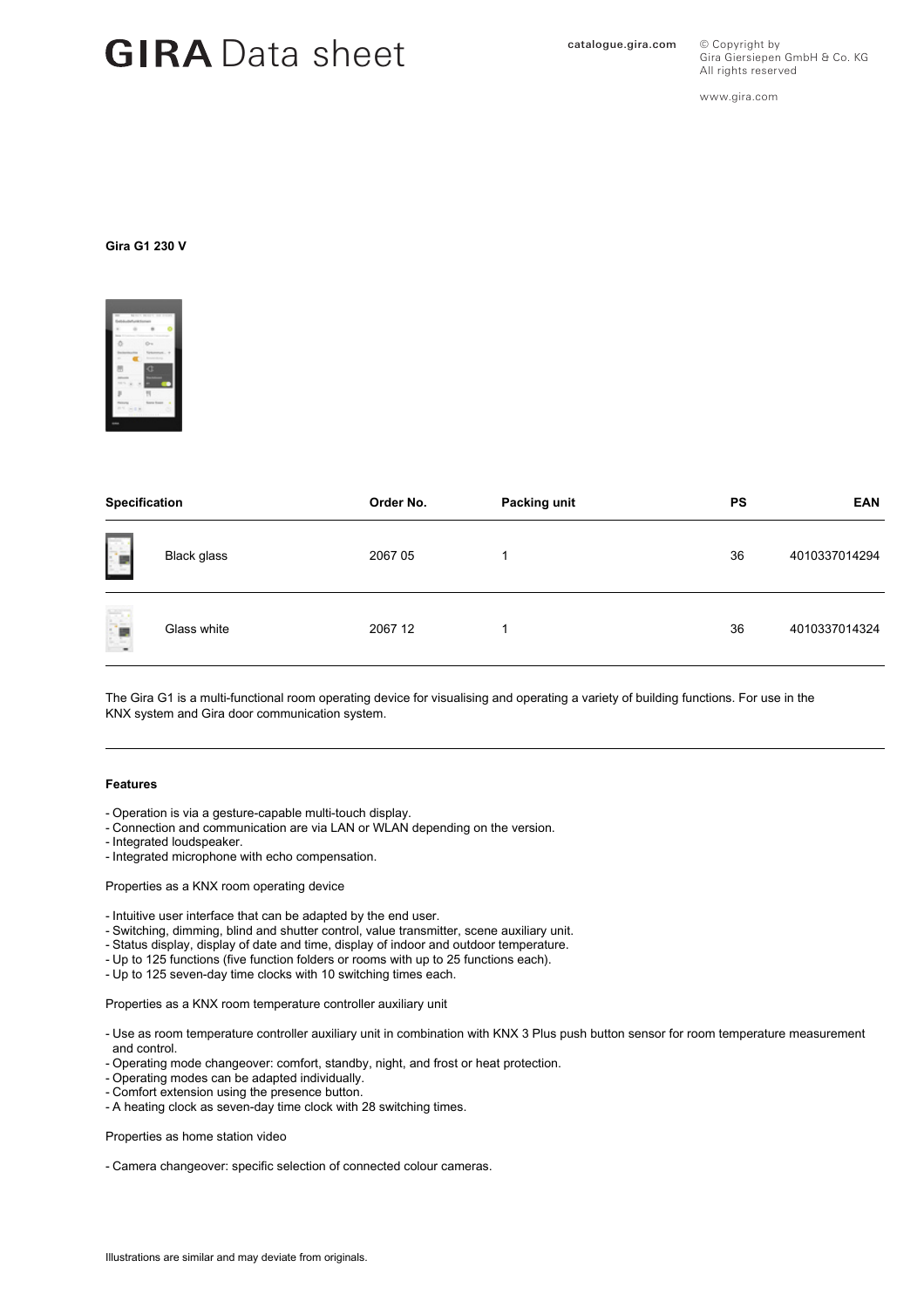## GIRA Data sheet **GIRA** Data sheet

© Copyright by Gira Giersiepen GmbH & Co. KG All rights reserved

www.gira.com

- Control of the door opener.
- Switching the ringing tone on and off.
- Ringtone can be selected from a choice of 10 melodies.
- Call acceptance.
- Volume setting of ringing tone and voice volume.

Integration of Internet services

- Gira weather service: Display of the weather forecast for up to five cities.
- Gira G1 with flush-mounted connection module 230 V WLAN.

- Data communication via WLAN.

#### **Technical data**

| Power consumption<br>- Maximum:<br>- Typical:<br>- Minimum:                                                            | 7 W<br>4 W<br>2 W                                                                                                                  |
|------------------------------------------------------------------------------------------------------------------------|------------------------------------------------------------------------------------------------------------------------------------|
| Display<br>- Type:<br>- Size:<br>- Colours:<br>- Resolution:<br>- Brightness:<br>- Contrast ratio:<br>- Viewing angle: | <b>TFT</b><br>15.3 cm $(6")$<br>16 7 M<br>480 x 800 px (WVGA), 155 ppi<br>$350 \text{ cd/m}^2$<br>1:500<br>$> 80^\circ$ all around |
| <b>Proximity sensor</b><br>- Range:<br>- Range of detection:                                                           | max. 50 cm<br>30° horizontal, 30° vertical                                                                                         |
| <b>KNX</b> standards<br>- DPTs value transmitter:                                                                      | 5.010, 6.010, 5.001, 5.004, 9.001                                                                                                  |
| Protection type:                                                                                                       | <b>IP21</b>                                                                                                                        |
| Ambient temperature:                                                                                                   | 0 °C to +45 $\degree$ C                                                                                                            |
| Power supply:                                                                                                          | AC 230 V, 50/60 Hz                                                                                                                 |
| WLAN standard:                                                                                                         | IEEE 802.11b/g/n - 2.4 GHz                                                                                                         |

#### **Notes**

- Suitable for indoor use only.

- Recommended installation height: 150 cm from the floor.

-

- Communication with the KNX installation is exclusively via the KNXnet/IP standard.

- A KNX IP router must be used to connect the Gira G1 PoE to the KNX installation. Several Gira G1 units can be operated on one KNX IP router.

- In order to ensure reliable communication via WLAN, a Gira KNX IP router (firmware version 3 and later) is required to connect the Gira G1 230 V or G1 24 V to the KNX installation. For this purpose the Gira KNX IP router (firmware version 3 and later) is specially equipped with the additional function "Reliable data communication". Several Gira G1 units can be operated on one Gira KNX IP router (firmware version 3 and later).

- Commissioning in the KNX system from ETS 4.2 or higher.

- Can be used as a home station in connection with the DCS-IP-gateway.

- When planning the system, please observe the technical information on network planning in the device documentation.